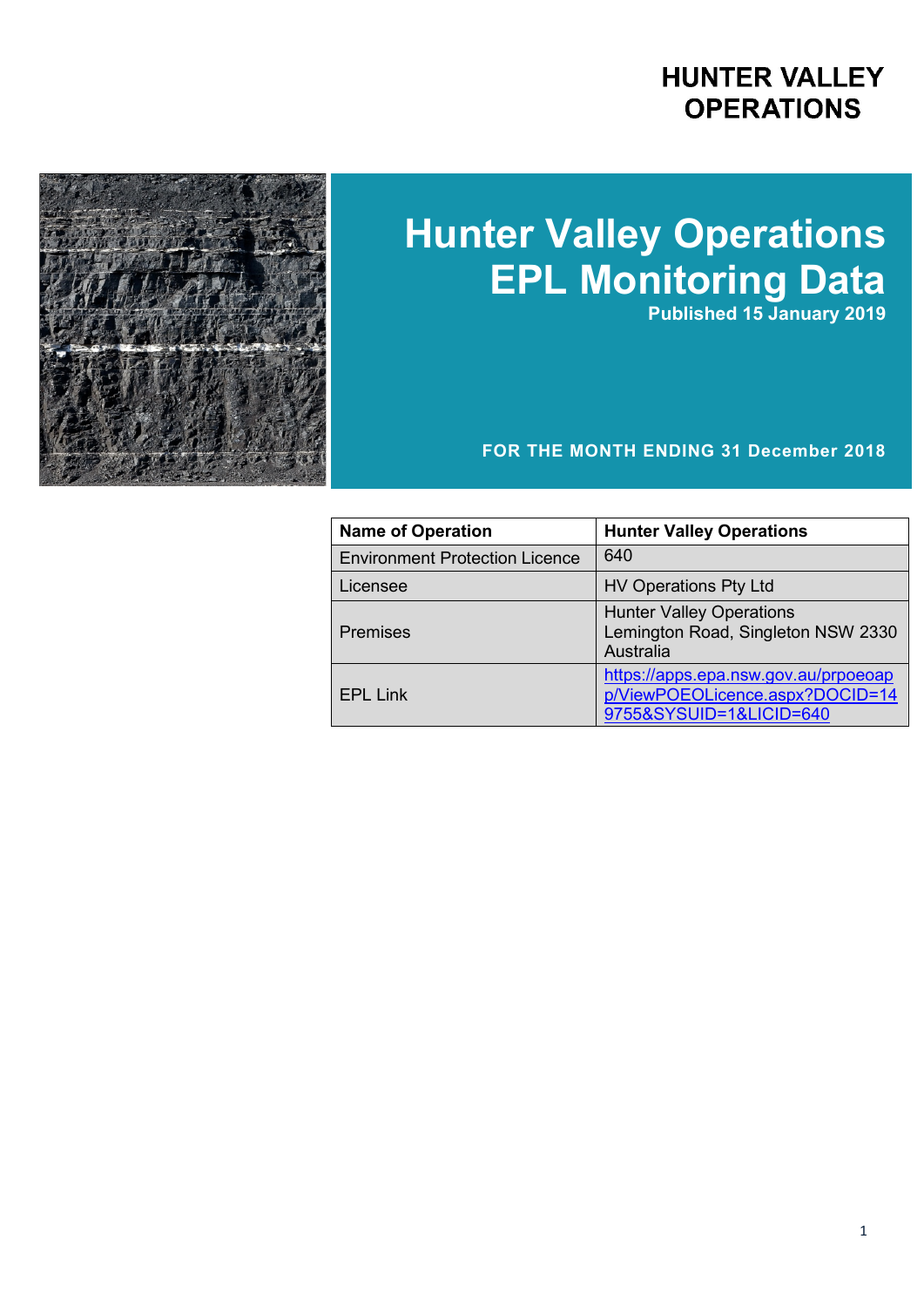#### **1 INTRODUCTION**

This report has been compiled to provide a summary of environmental monitoring results for Hunter Valley Operations in accordance with Environment Protection Licence 640. This report includes all monitoring data collected in accordance with the aforementioned Licence for the period 1 December – 31 December 2018.

Monitoring in this report includes:

- Air quality monitoring;
- Surface water monitoring including mine water discharge; and
- Blast monitoring.

Monitoring locations are shown in Figure 1.

#### **2 AIR QUALITY**

In accordance with the requirements of Condition M2.2 (EPL 640), Hunter Valley Operations maintains a network of five PM<sub>10</sub> monitors. The following monitoring locations (EPA Monitoring Points 13, 14, 15, 16 and 17) are listed on the licence for the purpose of monitoring:

- EPA Identification Number 13 Howick
- EPA Identification Number 14 HC1
- EPA Identification Number 15 Wandewoi
- EPA Identification Number 16 Knodlers
- EPA Identification Number 17 Golden Highway

Results of Particulates (PM<sub>10</sub>) monitoring (EPA Monitoring Points 13, 14, 15, 16 and 17) are shown in Table 1. Results reported represent the 24hr average  $PM_{10}$ , derived from 10 minute average  $PM_{10}$  values for the period midnight to midnight, for each calendar date during the reporting period. The last sampling date was 31 December 2018; the data was obtained on the 2 January 2019.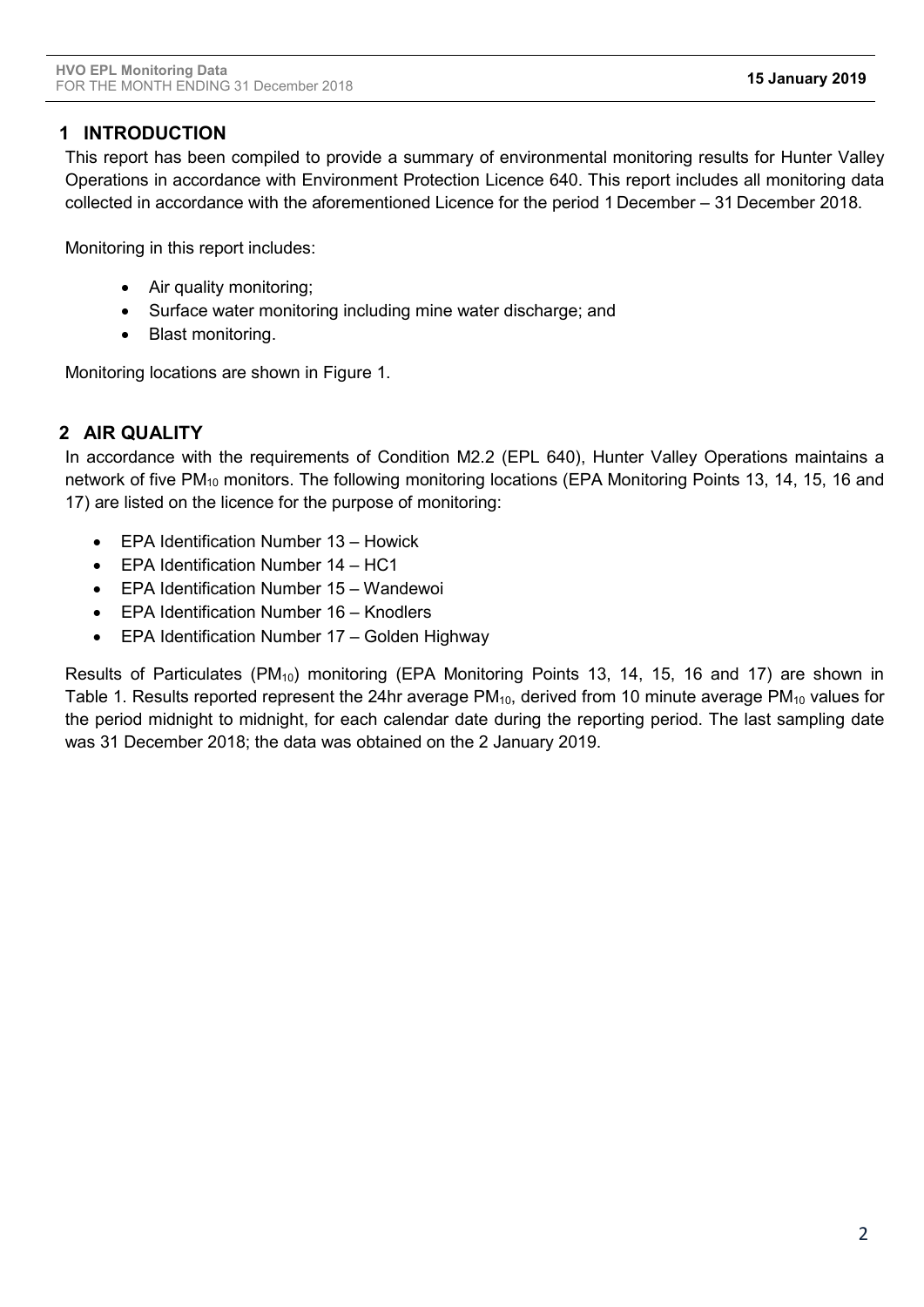#### **TABLE 1: PARTICULATE MATTER <10µM MONITORING**

|             |                        | <b>Monitoring</b>                        | <b>Monitoring Point</b> |                 |                   |                 |                       |  |  |
|-------------|------------------------|------------------------------------------|-------------------------|-----------------|-------------------|-----------------|-----------------------|--|--|
| <b>Date</b> | <b>Unit of Measure</b> | <b>Frequency &amp;</b><br><b>Capture</b> | <b>Howick</b>           | HC <sub>1</sub> | Wandewoi          | <b>Knodlers</b> | <b>Golden Highway</b> |  |  |
| 1/12/2018   | $\mu$ g/m <sup>3</sup> |                                          | 29.2                    | 43.4            | 25.2              | 16.0            | 22.8                  |  |  |
| 2/12/2018   | $\mu$ g/m <sup>3</sup> |                                          | 42.4                    | 196.0           | 34.2              | 53.5            | 35.3                  |  |  |
| 3/12/2018   | $\mu$ g/m <sup>3</sup> |                                          | 17.5                    | 47.6            | 18.8              | 17.9            | 16.6                  |  |  |
| 4/12/2018   | $\mu$ g/m <sup>3</sup> |                                          | 52.1                    | 69.4            | 29.0              | 30.9            | 10.9                  |  |  |
| 5/12/2018   | $\mu$ g/m <sup>3</sup> |                                          | 26.8                    | 19.0            | 18.8              | 12.5            | 12.4                  |  |  |
| 6/12/2018   | $\mu$ g/m <sup>3</sup> |                                          | 19.6                    | 15.7            | 17.3              | 10.0            | 15.5                  |  |  |
| 7/12/2018   | $\mu$ g/m <sup>3</sup> |                                          | 28.5                    | 22.3            | 20.8              | 10.5            | 15.5                  |  |  |
| 8/12/2018   | $\mu$ g/m <sup>3</sup> |                                          | 34.9                    | 46.3            | 29.6              | 21.6            | 31.1                  |  |  |
| 9/12/2018   | $\mu$ g/m <sup>3</sup> |                                          | 41.2                    | 42.0            | $\overline{37.7}$ | 25.0            | 25.7                  |  |  |
| 10/12/2018  | $\mu$ g/m <sup>3</sup> |                                          | 42.1                    | 46.8            | 32.2              | 23.4            | 43.5                  |  |  |
| 11/12/2018  | $\mu$ g/m <sup>3</sup> | Continuous                               | 18.1                    | 23.5            | 13.6              | 12.8            | 28.5                  |  |  |
| 12/12/2018  | $\mu$ g/m <sup>3</sup> |                                          | 12.8                    | 13.8            | 10.5              | 8.2             | 16.2                  |  |  |
| 13/12/2018  | $\mu$ g/m <sup>3</sup> |                                          | 12.7                    | 23.5            | 9.7               | 11.6            | 15.5                  |  |  |
| 14/12/2018  | $\mu$ g/m <sup>3</sup> |                                          | 18.2                    | 23.6            | 14.3              | 12.9            | 25.3                  |  |  |
| 15/12/2018  | $\mu$ g/m <sup>3</sup> |                                          | 29.4                    | 32.1            | 22.4              | 13.9            | $31.5*$               |  |  |
| 16/12/2018  | $\mu$ g/m <sup>3</sup> |                                          | 31.0                    | 44.4            | 28.2              | 36.4            | #                     |  |  |
| 17/12/2018  | $\mu$ g/m <sup>3</sup> |                                          | 23.6                    | 26.9            | 9.5               | 15.4            | #                     |  |  |
| 18/12/2018  | $\mu$ g/m <sup>3</sup> |                                          | 42.8                    | 32.2            | 36.6              | 19.6            | 46.8*                 |  |  |
| 19/12/2018  | $\mu$ g/m <sup>3</sup> |                                          | 29.5                    | 24.5            | 31.2              | 14.1            | 13.3                  |  |  |
| 20/12/2018  | $\mu$ g/m <sup>3</sup> |                                          | 21.8                    | 31.1            | 18.2              | 15.4            | 46.7                  |  |  |
| 21/12/2018  | $\mu$ g/m <sup>3</sup> |                                          | 18.7                    | 18.0            | 16.2              | 12.1            | 61.6                  |  |  |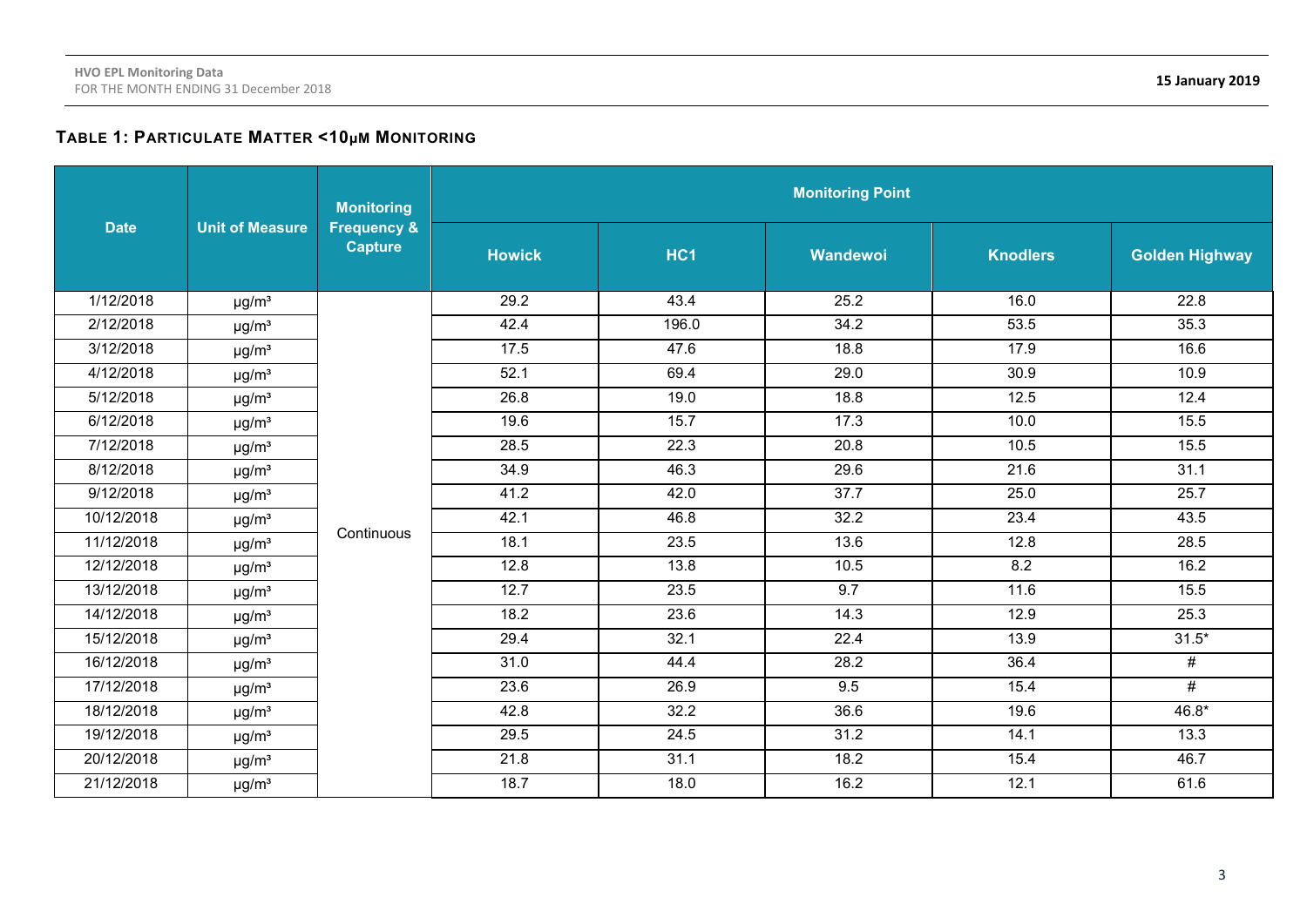| 22/12/2018      | $\mu$ g/m <sup>3</sup> |          | 22.9 | 19.0                    | 12.7 | 9.6  | 30.0    |
|-----------------|------------------------|----------|------|-------------------------|------|------|---------|
| 23/12/2018      | $\mu$ g/m <sup>3</sup> |          | 21.1 | 18.5                    | 20.6 | 9.1  | 23.1    |
| 24/12/2018      | $\mu$ g/m <sup>3</sup> |          | 30.5 | 35.9                    | 26.9 | 14.2 | 32.8    |
| 25/12/2018      | $\mu$ g/m <sup>3</sup> |          | 12.1 | 12.0                    | 12.2 | 9.2  | 13.9    |
| 26/12/2018      | $\mu$ g/m <sup>3</sup> |          | 27.6 | 28.3                    | 23.9 | 12.4 | 17.7    |
| 27/12/2018      | $\mu$ g/m <sup>3</sup> |          | 51.0 | 57.9                    | 36.5 | 18.7 | 28.2    |
| 28/12/2018      | $\mu$ g/m <sup>3</sup> |          | 53.6 | 67.2                    | 40.4 | 18.3 | 27.1    |
| 29/12/2018      | $\mu$ g/m <sup>3</sup> |          | 43.4 | 60.7                    | 30.3 | 18.0 | 23.5    |
| 30/12/2018      | $\mu$ g/m <sup>3</sup> |          | 41.7 | 119.3                   | 36.1 | 22.8 | 52.5    |
| 31/12/2018      | $\mu$ g/m <sup>3</sup> |          | 50.6 | 60.8                    | 47.4 | 30.5 | 55.6    |
|                 |                        |          |      | Monthly Meaningful Data |      |      |         |
| <b>December</b> | $\mu$ g/m <sup>3</sup> | Minimum* | 12.1 | 12.0                    | 9.5  | 8.2  | $10.9*$ |
| <b>December</b> | $\mu$ g/m <sup>3</sup> | Mean*    | 30.6 | 42.6                    | 24.5 | 18.0 | $28.2*$ |
| <b>December</b> | $\mu$ g/m <sup>3</sup> | Maximum* | 53.6 | 196.0                   | 47.4 | 53.5 | $61.6*$ |
| <b>December</b> | $\mu$ g/m <sup>3</sup> | Median*  | 29.2 | 32.1                    | 23.9 | 15.4 | $25.7*$ |

# 24 hour data unavailable due to equipment or communications issue causing one or more missing 10 minute values

\*Data calculated with missing 10 minute values due to equipment or communication issue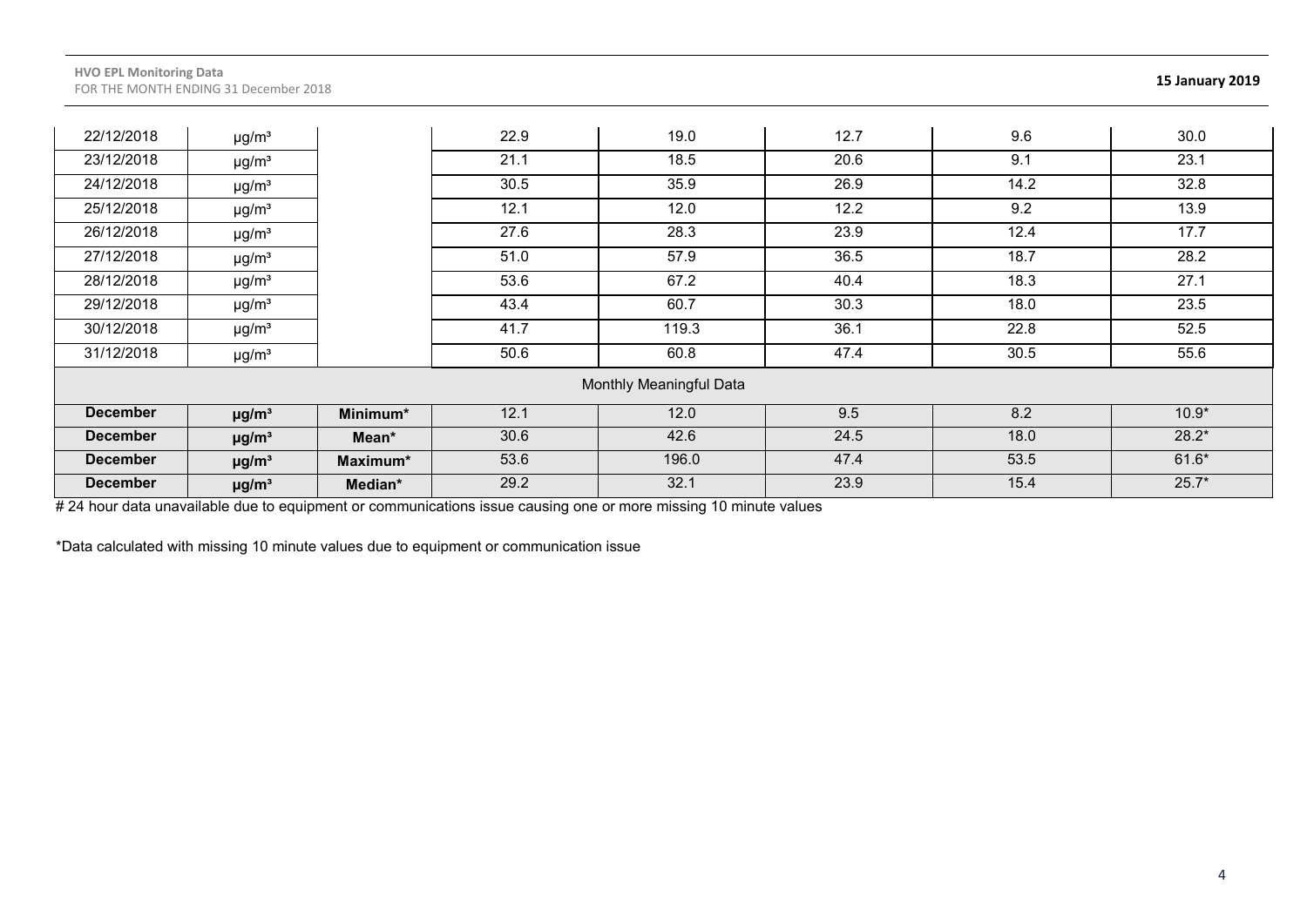### **3 SURFACE WATER**

#### **3.1 Mine Water Discharge Monitoring**

HVO participates in the Hunter River Salinity Trading Scheme (HRSTS), and maintains six monitoring locations associated with this scheme (EPA Monitoring Points 3, 4, 5, 6, 7 and 8, Condition M2.3) as follows:

- EPA Identification Number 3 Discharge Pipe from Dam 11N
- EPA Identification Number 4 Discharge end of outlet pipe on Parnell's Dam
- $\bullet$  EPA Identification Number 5 At the discharge end of the alluvial lands discharge pipeline
- EPA Identification Number 6 In Farrell's Creek within 100m, and upstream of the confluence of flow from POINT 3
- EPA Identification Number 7 In Farrell's Creek within 100m, and downstream of the confluence of flow from POINT 3
- EPA Identification Number 8 Outlet of discharge pipe from Lake James storage dam

The location of these sampling points can be viewed in Figure 1.

Hunter Valley Operations did not receive any discharge opportunities in the reporting period and no water was discharged. As such, no samples were collected at Monitoring Points 3, 4, 5, 6, 7 and 8 during the reporting period (shown in Table 2 below).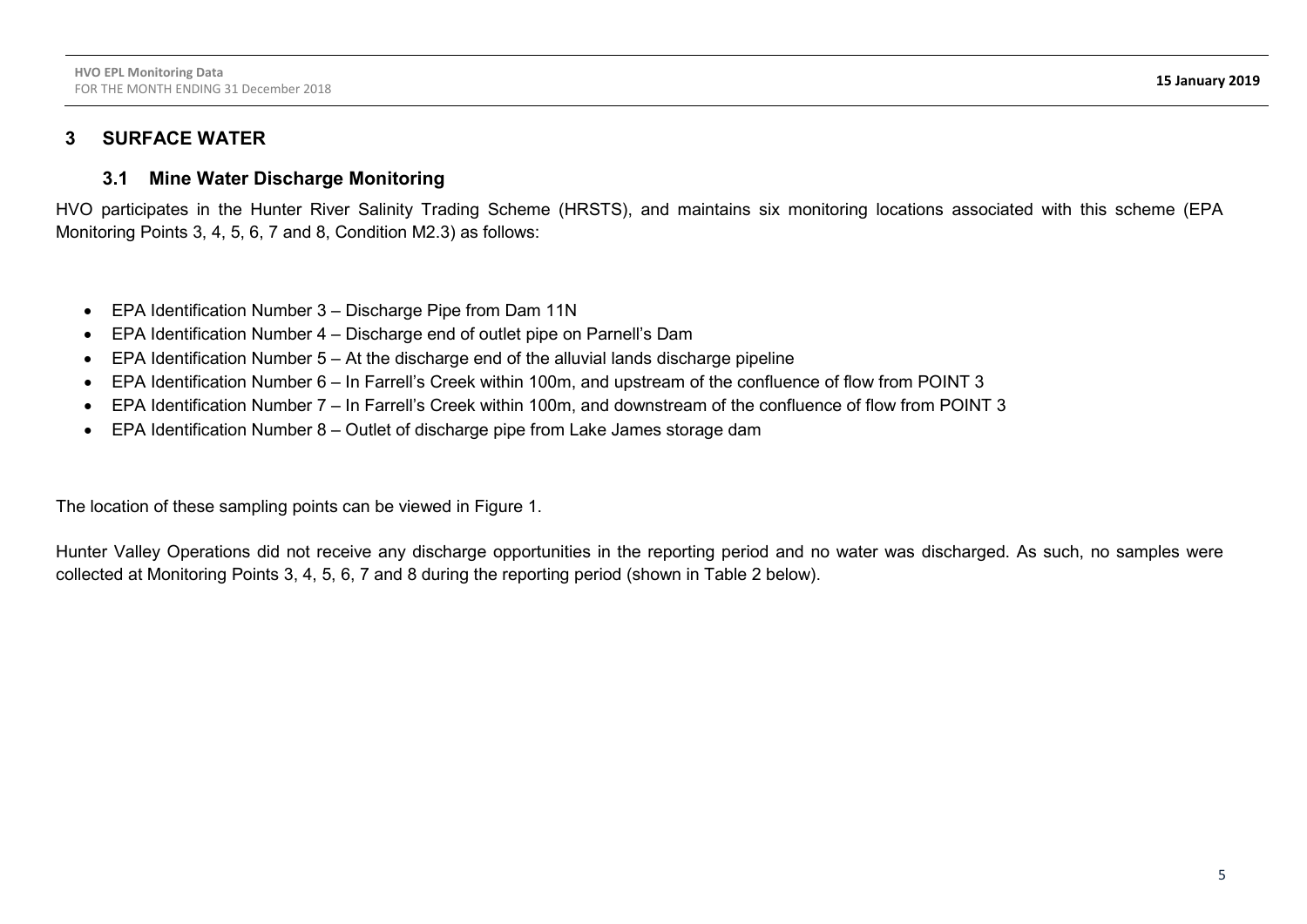#### **TABLE 2: MINE WATER DISCHARGE MONITORING**

| <b>Discharge Point</b>                      | <b>Date</b> | <b>Pollutant</b>               | unit of measure             | <b>Licence Limits</b>    | No. of samples<br>required by licence | No. of samples you<br>collected and analysed |
|---------------------------------------------|-------------|--------------------------------|-----------------------------|--------------------------|---------------------------------------|----------------------------------------------|
|                                             |             | <b>Electrical Conductivity</b> | microsiemens per centimetre |                          | 0                                     |                                              |
| Dam 11N Discharge / EPL Point 3             | N/A         | pH                             | pH                          | $6.5 - 9.5$              | 0                                     | 0                                            |
|                                             |             | <b>Total Suspended Solids</b>  | milligrams per litre        | 120                      | 0                                     | $\Omega$                                     |
| Parnell's Dam Discharge / EPL               |             | <b>Electrical Conductivity</b> | microsiemens per centimetre | $\overline{\phantom{a}}$ | 0                                     | 0                                            |
| Point 4                                     | N/A         | рH                             | pH                          | $6.5 - 9.5$              | 0                                     | $\Omega$                                     |
|                                             |             | <b>Total Suspended Solids</b>  | milligrams per litre        | 120                      | 0                                     | 0                                            |
| Alluvial Lands Discharge / EPL<br>Point 5   | N/A         | <b>Electrical Conductivity</b> | microsiemens per centimetre | 400                      | 0                                     | $\Omega$                                     |
|                                             |             | pH                             | pH                          | $\blacksquare$           | 0                                     | $\Omega$                                     |
|                                             |             | <b>Total Suspended Solids</b>  | milligrams per litre        |                          | 0                                     | 0                                            |
| Farrell's Creek Upstream / EPL<br>Point 6   | N/A         | <b>Electrical Conductivity</b> | microsiemens per centimetre | $\overline{\phantom{a}}$ | 0                                     | $\Omega$                                     |
|                                             |             | рH                             | pH                          |                          | 0                                     | $\Omega$                                     |
|                                             |             | <b>Total Suspended Solids</b>  | milligrams per litre        | $\overline{\phantom{a}}$ | 0                                     | 0                                            |
|                                             |             | <b>Electrical Conductivity</b> | microsiemens per centimetre | $\overline{\phantom{a}}$ | 0                                     | $\Omega$                                     |
| Farrell's Creek Downstream / EPL<br>Point 7 | N/A         | pH                             | pH                          | $\blacksquare$           | 0                                     | $\Omega$                                     |
|                                             |             | <b>Total Suspended Solids</b>  | milligrams per litre        | $\overline{\phantom{a}}$ | 0                                     | $\Omega$                                     |
|                                             |             | <b>Electrical Conductivity</b> | microsiemens per centimetre |                          | 0                                     | $\Omega$                                     |
| Lake James Discharge / EPL Point            | N/A         | pH                             | pH                          | $6.5 - 9.5$              | 0                                     | $\Omega$                                     |
|                                             |             | <b>Total Suspended Solids</b>  | milligrams per litre        | 120                      | 0                                     | $\Omega$                                     |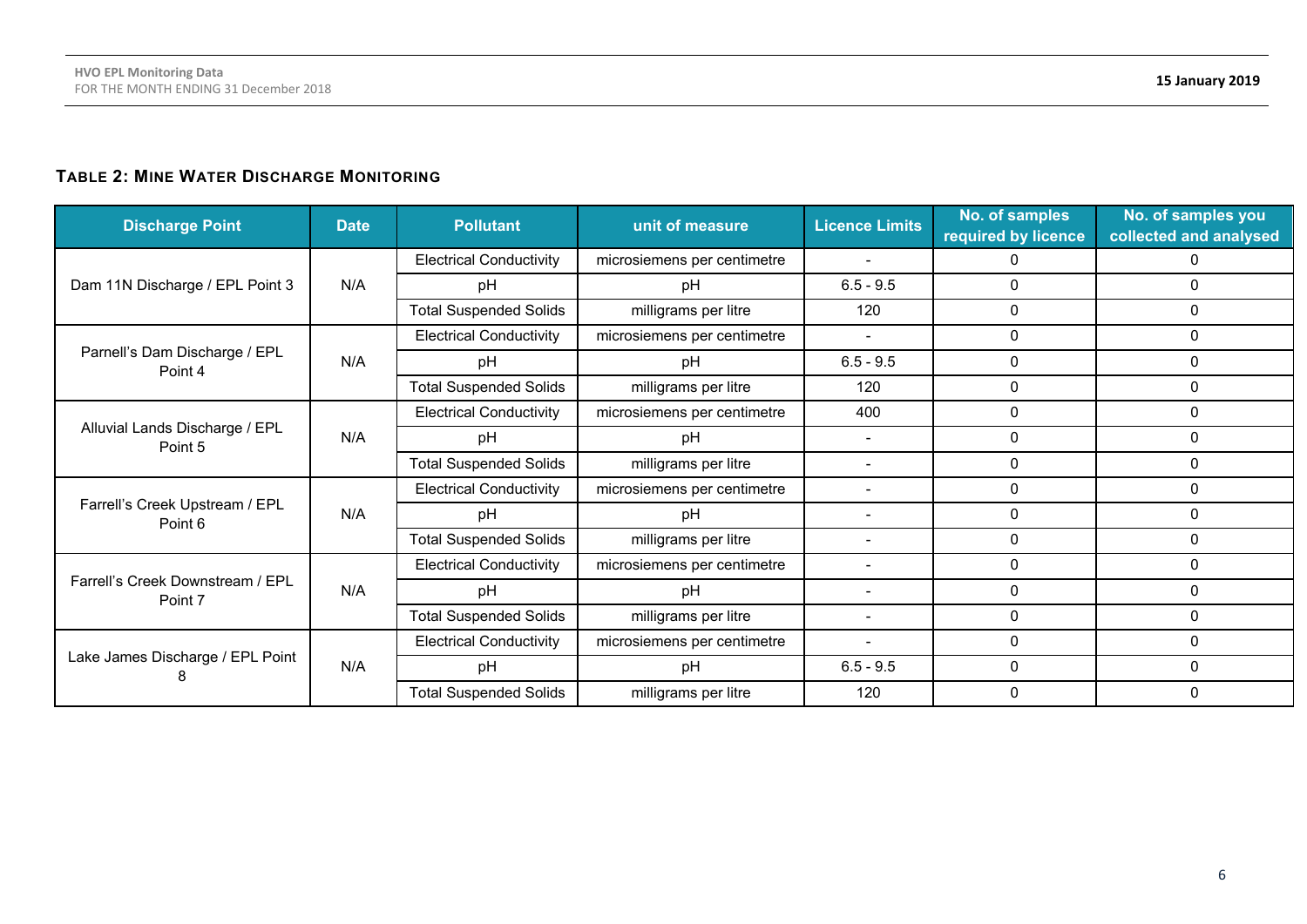#### **4 BLAST MONITORING**

In accordance with the requirements of Condition M8.1, Hunter Valley Operations maintains a network of blast monitors to measure airblast overpressure and ground vibration for all blasts carried out at HVO. The following monitoring locations (EPA Monitoring Points 9, 10, 11 and 12) are listed on the Licence for the purpose of assessing compliance with the airblast overpressure and ground vibration criteria as follows:

- EPA Identification Number 9 Jerrys Plains
- EPA Identification Number 18 Moses Crossing
- EPA Identification Number 11 Warkworth
- EPA Identification Number 12 Maison Dieu

The location of these monitors can be found in Figure 1. The last date sampled was the 21<sup>st</sup> December 2018. The data was obtained on the 7<sup>th</sup> January 2019.

Blast monitoring results are detailed in Table 3 (Airblast Overpressure) and Table 4 (Ground Vibration).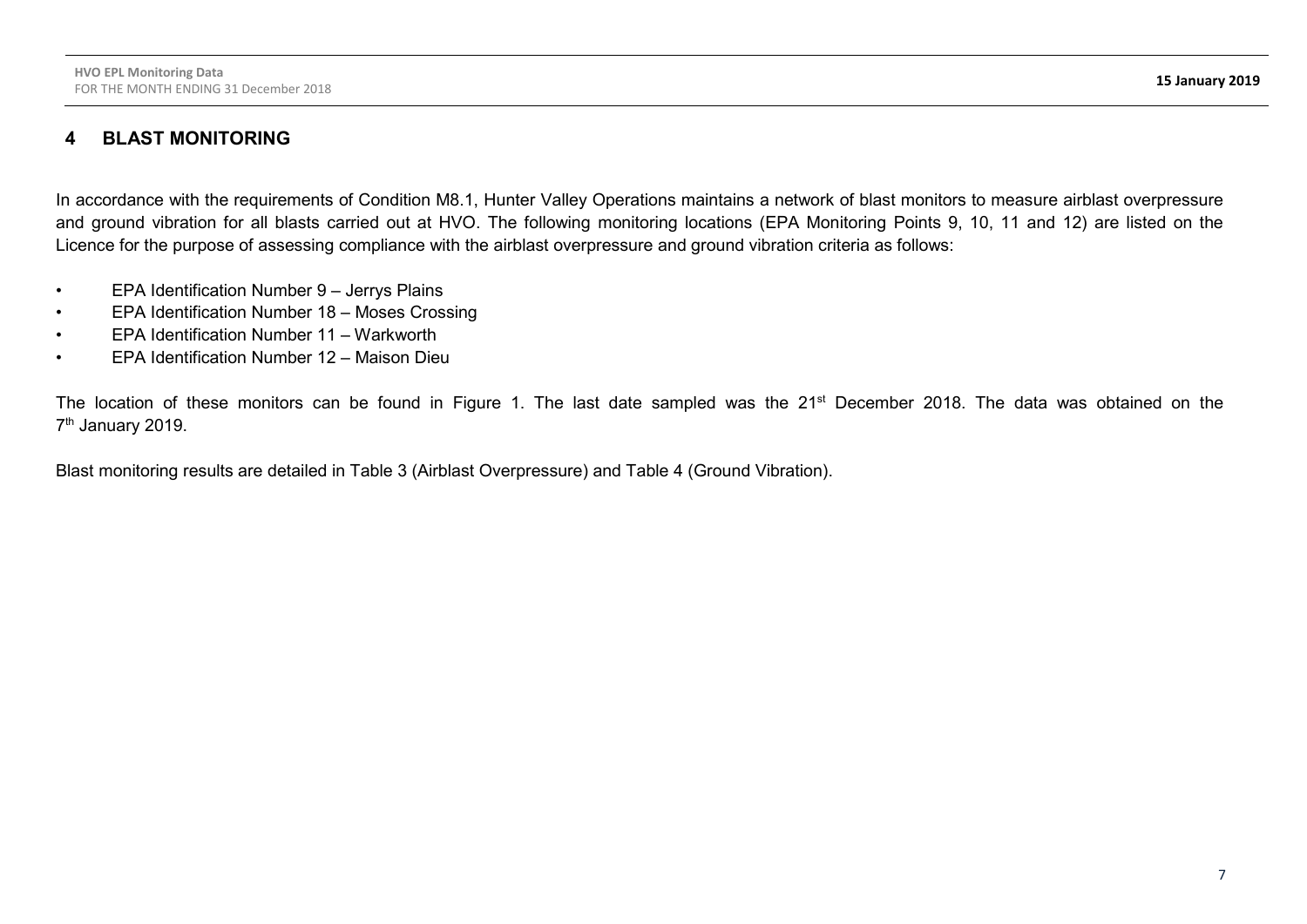#### **TABLE 3: BLAST MONITORING (AIRBLAST OVERPRESSURE)**

|                           |                      |                                  |                                                    | <b>EPL Limits</b><br><b>Monitoring Point</b> |                |                                 |                                |                    |                  |
|---------------------------|----------------------|----------------------------------|----------------------------------------------------|----------------------------------------------|----------------|---------------------------------|--------------------------------|--------------------|------------------|
| <b>Blast ID</b>           | <b>Date and Time</b> | <b>Unit of</b><br><b>Measure</b> | <b>Monitoring</b><br><b>Frequency</b><br>& Capture | 95% of Blasts                                | 100% of Blasts | <b>Moses</b><br><b>Crossing</b> | <b>Jerrys</b><br><b>Plains</b> | <b>Maison Dieu</b> | <b>Warkworth</b> |
| P205P0401A                | 1/12/2018 12:21      | dB(L)                            |                                                    | 115                                          | 120            | 89.6                            | 80.4                           | 92.1               | 98.0             |
| P123M0605E                | 1/12/2018 13:39      | dB(L)                            |                                                    | 115                                          | 120            | 88.9                            | 82.2                           | 97.5               | 88.7             |
| P206M0101A                | 3/12/2018 13:48      | dB(L)                            |                                                    | 115                                          | 120            | 92.9                            | 105.2                          | 114.1              | 106.0            |
| WN43UAA12B                | 6/12/2018 13:07      | dB(L)                            |                                                    | 115                                          | 120            | 98.3                            | 104.0                          | 114.4              | 96.7             |
| WN45LPP01A                | 6/12/2018 13:08      | dB(L)                            |                                                    | 115                                          | 120            | 98.1                            | 104.0                          | 103.7              | 96.7             |
| P205P0601A&<br>P204P0701A | 8/12/2018 16:03      | dB(L)                            |                                                    | 115                                          | 120            | 92.1                            | 104.0                          | 102.2              | 102.1            |
| P206M0102A                | 11/12/2018 13:12     | dB(L)                            |                                                    | 115                                          | 120            | 97.8                            | 97.1                           | 98.9               | 99.0             |
| WS45LEB01A                | 14/12/2018 13:59     | dB(L)                            |                                                    | 115                                          | 120            | 86.1                            | 90.9                           | 88.2               | 88.8             |
| WS44LPG02B                | 14/12/2018 14:00     | dB(L)                            |                                                    | 115                                          | 120            | 91.5                            | 91.2                           | 89.8               | 89.4             |
| WS42ULD01A                | 17/12/2018 11:33     | dB(L)                            |                                                    | 115                                          | 120            | 96.3                            | 104.7                          | 103.5              | 95.5             |
| P120R0601A                | 18/12/2018 13:18     | dB(L)                            |                                                    | 115                                          | 120            | 97.2                            | 105.3                          | 102.9              | 99.1             |
| P123M0605F                | 18/12/2018 13:19     | dB(L)                            | All Blasts<br>100%                                 | 115                                          | 120            | 100.6                           | 100.9                          | 94.7               | 97.3             |
| P206M0105A                | 21/12/2018 9:13      | dB(L)                            |                                                    | 115                                          | 120            | 99.4                            | 93.0                           | 103.7              | 94.9             |
| WS45LPP01A                | 21/12/2018 13:03     | dB(L)                            |                                                    | 115                                          | 120            | 96.5                            | 100.6                          | 97.8               | 90.9             |
|                           |                      |                                  |                                                    | Monthly Meaningful Data                      |                |                                 |                                |                    |                  |
| <b>Minimum</b>            | <b>December</b>      | dB(L)                            |                                                    | 115                                          | 120            | 86.1                            | 80.4                           | 88.2               | 88.7             |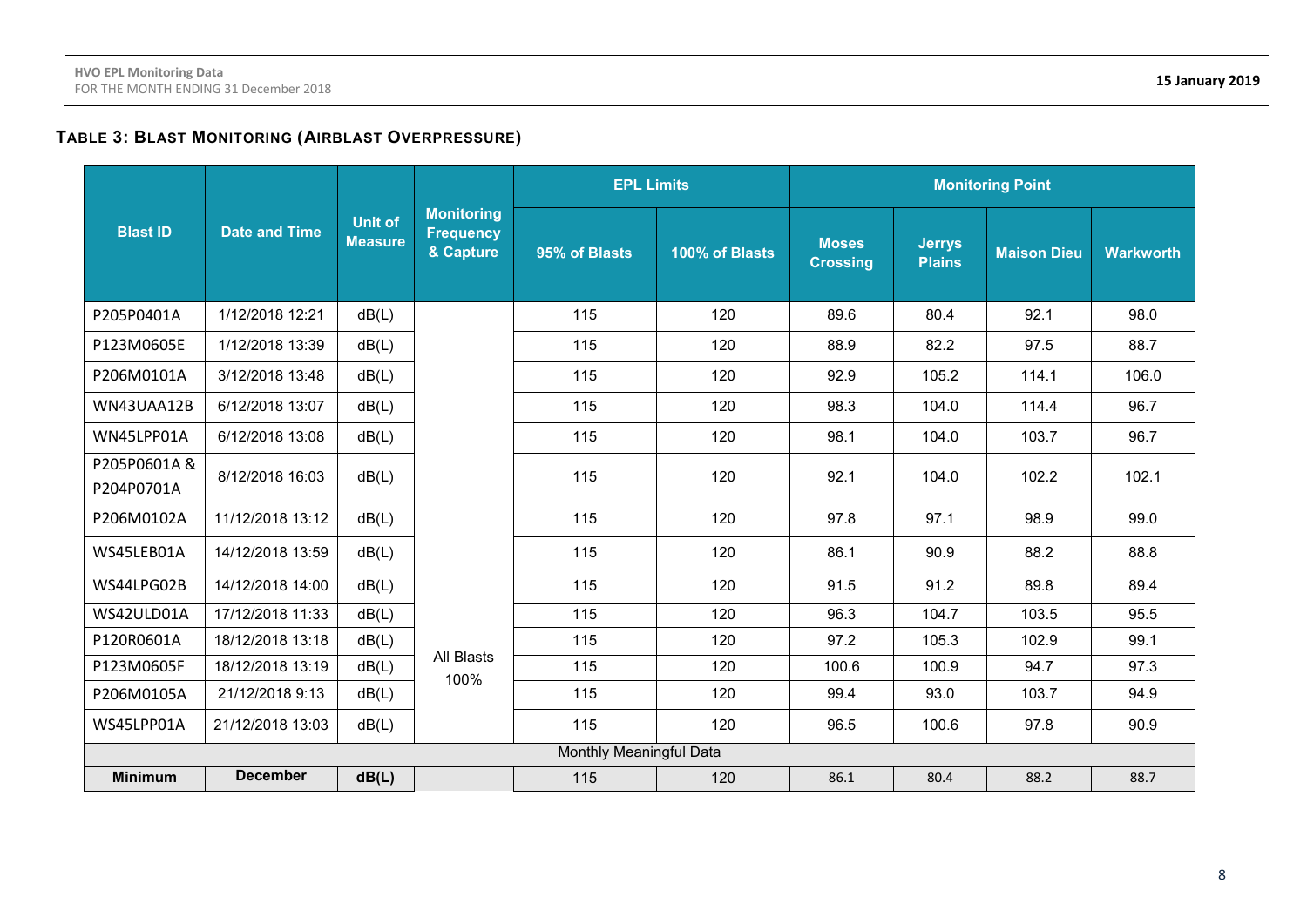#### **HVO EPL Monitoring Data** FOR THE MONTH ENDING 31 December 2018 **15 January 2019**

| Mean           | <b>December</b> | dB(L) | 11F<br>∣∣∪ | 100<br>I∠∪        | 94.7  | 97.4  | 100.3 | 95.9  |
|----------------|-----------------|-------|------------|-------------------|-------|-------|-------|-------|
| <b>Maximum</b> | <b>December</b> | dB(L) | 11F<br>∣∪  | 100<br>I∠∪        | 100.6 | 105.3 | 114.4 | 106.0 |
| <b>Median</b>  | <b>December</b> | dB(L) | 115<br>טוו | $\sqrt{2}$<br>12U | 96.4  | 100.7 | 100.6 | 96.7  |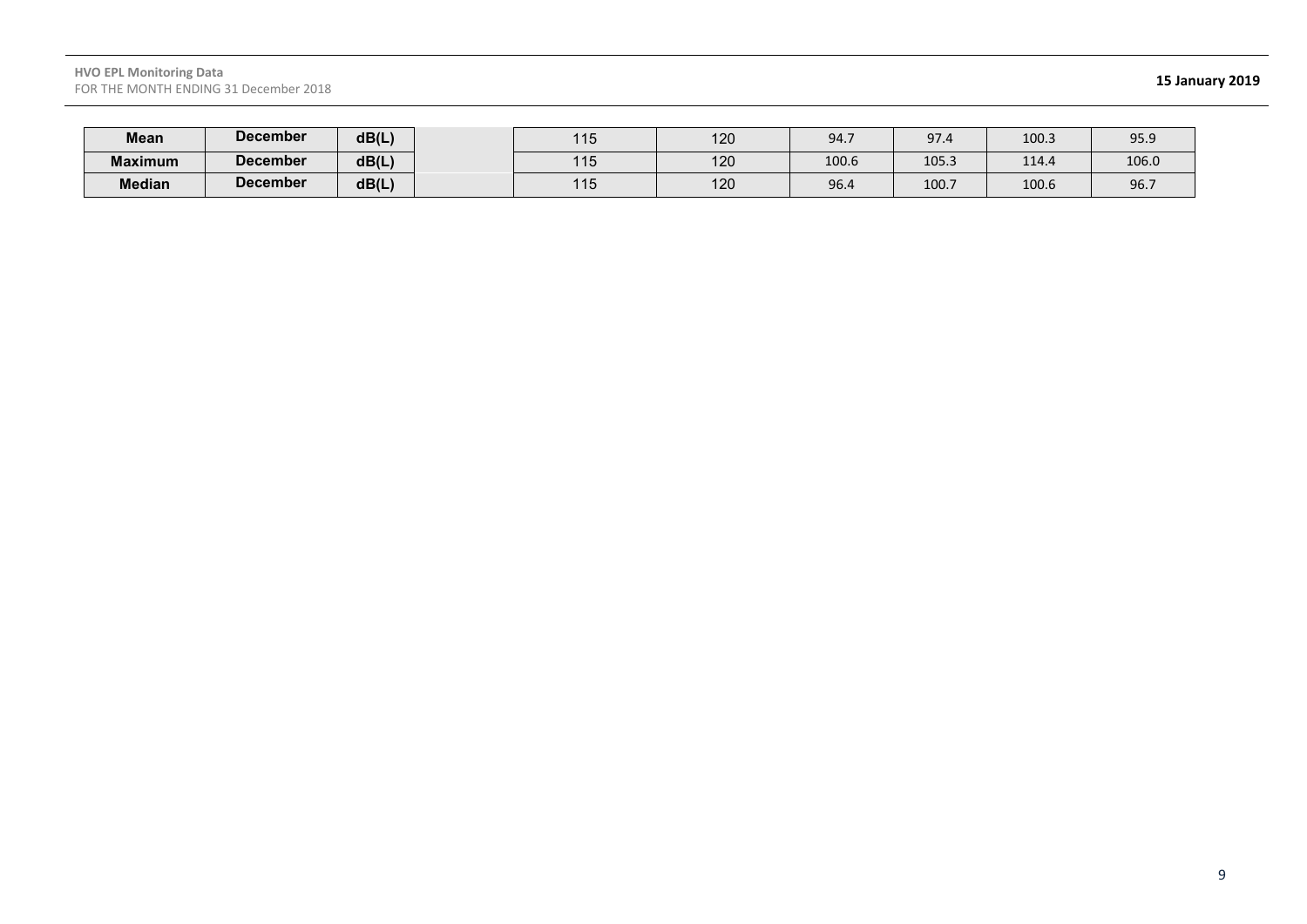### **TABLE 4: BLAST MONITORING (GROUND VIBRATION)**

|                           |                      |                                  |                                                    | <b>EPL Limits</b>       |                | <b>Monitoring Point</b>         |                                |                    |                  |
|---------------------------|----------------------|----------------------------------|----------------------------------------------------|-------------------------|----------------|---------------------------------|--------------------------------|--------------------|------------------|
| <b>Blast ID</b>           | <b>Date and Time</b> | <b>Unit of</b><br><b>Measure</b> | <b>Monitoring</b><br><b>Frequency</b><br>& Capture | 95% of Blasts           | 100% of Blasts | <b>Moses</b><br><b>Crossing</b> | <b>Jerrys</b><br><b>Plains</b> | <b>Maison Dieu</b> | <b>Warkworth</b> |
| P205P0401A                | 1/12/2018 12:21      | mm/s                             |                                                    | 5                       | 10             | 0.03                            | 0.03                           | 0.05               | 0.07             |
| P123M0605E                | 1/12/2018 13:39      | mm/s                             |                                                    | 5                       | 10             | 0.03                            | 0.03                           | 0.03               | 0.07             |
| P206M0101A                | 3/12/2018 13:48      | mm/s                             |                                                    | 5                       | 10             | 0.29                            | 0.16                           | 1.02               | 1.37             |
| WN43UAA12B                | 6/12/2018 13:07      | mm/s                             |                                                    | 5                       | 10             | 0.30                            | 0.27                           | 0.11               | 0.26             |
| WN45LPP01A                | 6/12/2018 13:08      | mm/s                             |                                                    | 5                       | 10             | 0.05                            | 0.08                           | 0.04               | 0.11             |
| P205P0601A&<br>P204P0701A | 8/12/2018 16:03      | mm/s                             |                                                    | 5                       | 10             | 0.04                            | 0.03                           | 0.11               | 0.13             |
| P206M0102A                | 11/12/2018 13:12     | mm/s                             |                                                    | 5                       | 10             | 0.27                            | 0.07                           | 0.61               | 0.52             |
| WS45LEB01A                | 14/12/2018 13:59     | mm/s                             |                                                    | 5                       | 10             | 0.03                            | 0.02                           | 0.02               | 0.06             |
| WS44LPG02B                | 14/12/2018 14:00     | mm/s                             |                                                    | 5                       | 10             | 0.12                            | 0.09                           | 0.04               | 0.33             |
| WS42ULD01A                | 17/12/2018 11:33     | mm/s                             |                                                    | 5                       | 10             | 0.06                            | 0.10                           | 0.05               | 0.07             |
| P120R0601A                | 18/12/2018 13:18     | mm/s                             | All Blasts                                         | 5                       | 10             | 0.02                            | 0.02                           | 0.03               | 0.21             |
| P123M0605F                | 18/12/2018 13:19     | mm/s                             | 100%                                               | 5                       | 10             | 0.20                            | 0.10                           | 0.29               | 0.35             |
| P206M0105A                | 21/12/2018 9:13      | mm/s                             |                                                    | 5                       | 10             | 0.13                            | 0.07                           | 0.55               | 0.45             |
| WS45LPP01A                | 21/12/2018 13:03     | mm/s                             |                                                    | 5                       | 10             | 0.17                            | 0.17                           | 0.10               | 0.33             |
|                           |                      |                                  |                                                    | Monthly Meaningful Data |                |                                 |                                |                    |                  |
| <b>Minimum</b>            | <b>December</b>      | mm/s                             |                                                    | 5                       | 10             | 0.02                            | 0.02                           | 0.02               | 0.06             |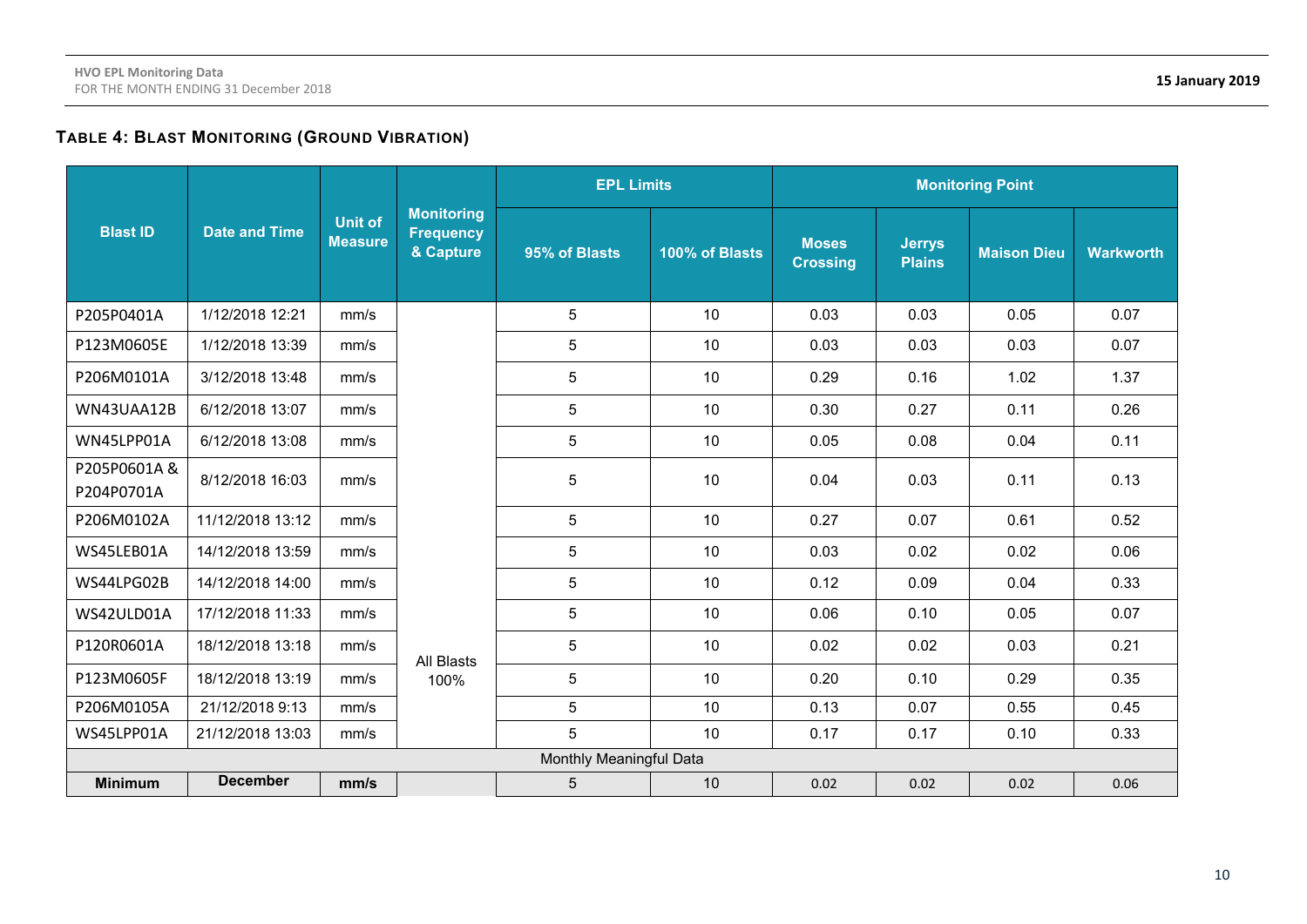#### **HVO EPL Monitoring Data** FOR THE MONTH ENDING 31 December 2018 **15 January 2019**

| Mean           | <b>December</b> | mm/s |  | ּט  | $\mathsf{A}$<br>∪.⊥∠ | 0.09 | 0.22 | 0.31                  |
|----------------|-----------------|------|--|-----|----------------------|------|------|-----------------------|
| <b>Maximum</b> | <b>December</b> | mm/s |  |     | 0.30                 | 0.27 | 1.02 | $\sim$ $\sim$<br>1.37 |
| <b>Median</b>  | <b>December</b> | mm/s |  | ט ו | 0.09                 | 0.08 | 0.08 | 0.24                  |